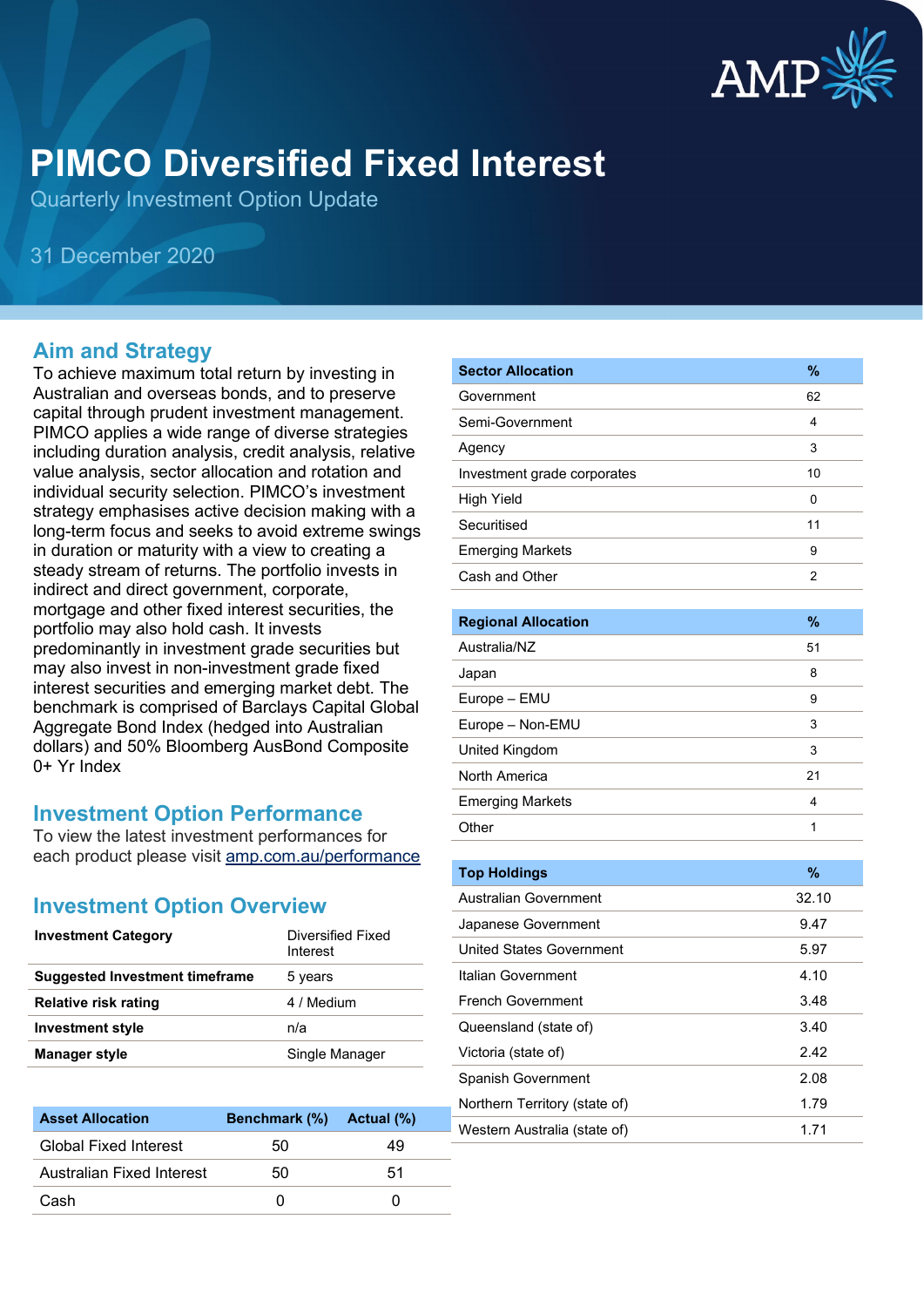### **Portfolio Summary**

- Over the quarter, the Diversified Fixed Interest strategy outperformed its benchmark due to interest rate and spread positioning
- Global demand for Australian Government Bonds continues to be strong off the back of a relatively high credit quality and higher yields relative to other developed yields even on a hedged basis
- Credit spreads tightened across sectors amid market optimism surrounding vaccine developments, election outcomes, and improving economic data as well as strong investment grade technicals as supply slowed into year end.

#### **Investment Option Commentary**

Developed market yield moves were mixed over the quarter. In Australia and the U.S., longer-dated yields rose meaningfully given increased potential for additional fiscal stimulus and encouraging developments regarding COVID-19 vaccines. The front-end of the Australian curve rallied on the back of further accommodation by the RBA. The strategy outperformed the benchmark over the quarter. Contributors to performance include positions in securitised assets, such as Australian RMBS, U.S. Agency and non-Agency MBS, an overweight to senior and subordinated financials and Interest rate positioning including European duration and EM external debt positioning. Conversely, Australian duration and curve positioning detracted from performance over the quarter.

#### **Market Commentary**

Growth momentum continued to start the quarter, though a surge in virus cases and renewed lockdown measures weighed on the pace of recovery. Still, risk assets posted strong performance for the quarter, supported by vaccine approvals, more policy stimulus, and clarity on the U.S. election outcome: global equities gained and credit spreads tightened, while sovereign yield moves were mixed. Meanwhile, global central banks and fiscal policymakers broadly reaffirmed their commitment to supportive policy stances. Domestically, the Reserve Bank of Australia announced a raft of policy changes including a cut to the cash rate and the 3-year yield curve target, as well as expanded QE and Term Funding Facility programmes, causing the front-end of the Australian yield curve to fall.

#### **Outlook**

Following an outsized contraction of economic activity in 2020, the Investment Manager expects global output and demand to rebound strongly in 2021, especially in the second half of the year, driven by the broadening rollout of vaccines and continued fiscal and monetary policy support. Meanwhile, the Investment Manager anticipates inflation will creep up only moderately and generally remain below central banks' targets in all major economies. The key risks to PIMCO's economic outlook include (1) fiscal fatigue or gridlock in some advanced economies, (2) the likely transition in China from credit easing to tightening in the course of this year, and (3) economic scarring that could impede the return of pre-pandemic activity levels and make the recovery bumpy and uneven across countries and sectors.